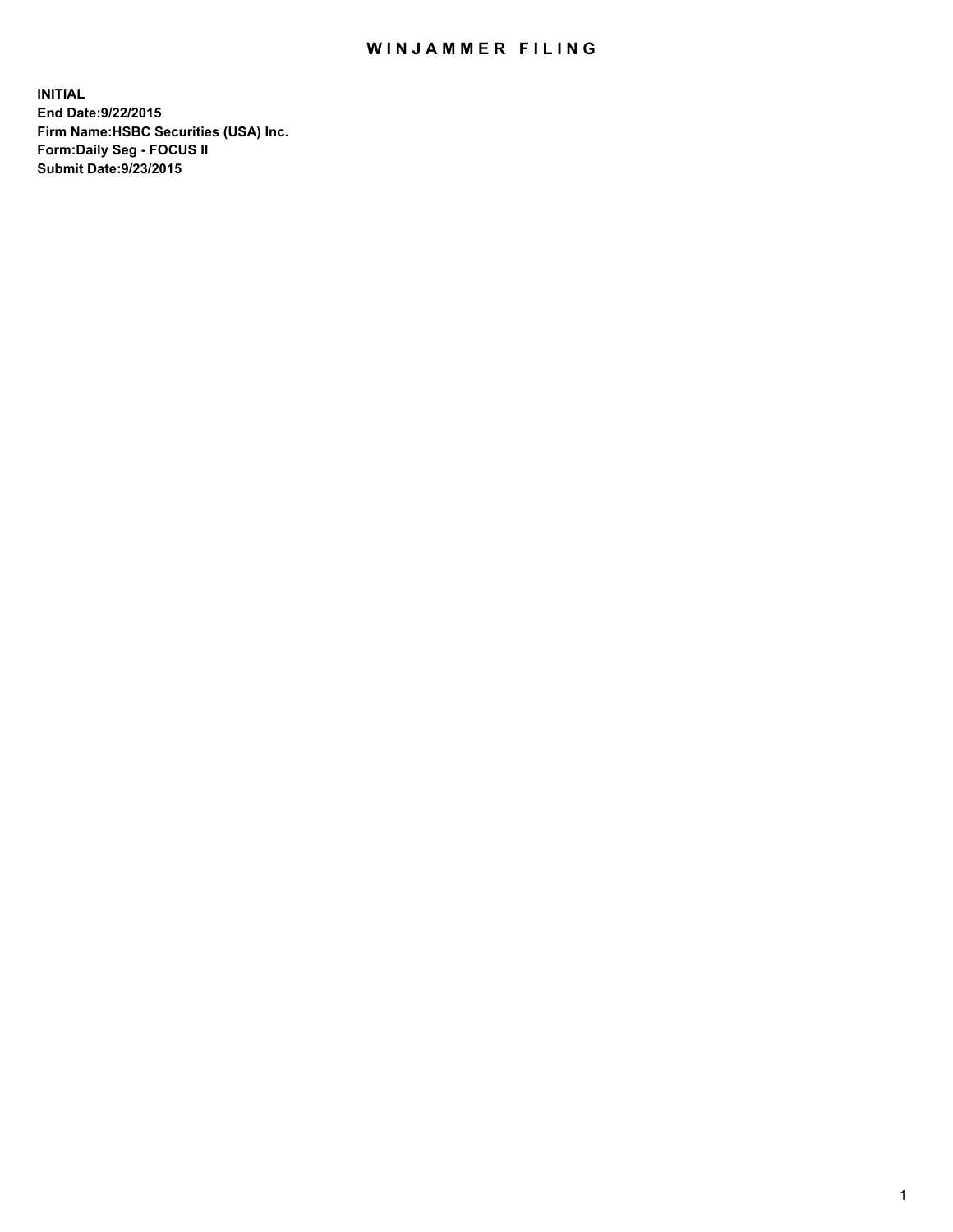## **INITIAL End Date:9/22/2015 Firm Name:HSBC Securities (USA) Inc. Form:Daily Seg - FOCUS II Submit Date:9/23/2015 Daily Segregation - Cover Page**

| Name of Company<br><b>Contact Name</b><br><b>Contact Phone Number</b><br><b>Contact Email Address</b>                                                                                                                                                                                                                          | <b>HSBC Securities (USA) Inc.</b><br>Steven richardson<br>212-525-6445<br>steven.richardson@us.hsbc.com |
|--------------------------------------------------------------------------------------------------------------------------------------------------------------------------------------------------------------------------------------------------------------------------------------------------------------------------------|---------------------------------------------------------------------------------------------------------|
| FCM's Customer Segregated Funds Residual Interest Target (choose one):<br>a. Minimum dollar amount: ; or<br>b. Minimum percentage of customer segregated funds required:%; or<br>c. Dollar amount range between: and; or<br>d. Percentage range of customer segregated funds required between: % and %.                        | 50,000,000<br>0 <sub>0</sub><br>0 <sub>0</sub>                                                          |
| FCM's Customer Secured Amount Funds Residual Interest Target (choose one):<br>a. Minimum dollar amount: ; or<br>b. Minimum percentage of customer secured funds required:%; or<br>c. Dollar amount range between: and; or<br>d. Percentage range of customer secured funds required between:% and%.                            | 10,000,000<br><u>0</u><br>0 <sub>0</sub><br>0 <sub>0</sub>                                              |
| FCM's Cleared Swaps Customer Collateral Residual Interest Target (choose one):<br>a. Minimum dollar amount: ; or<br>b. Minimum percentage of cleared swaps customer collateral required:% ; or<br>c. Dollar amount range between: and; or<br>d. Percentage range of cleared swaps customer collateral required between:% and%. | 70,000,000<br>00<br><u>00</u>                                                                           |

Attach supporting documents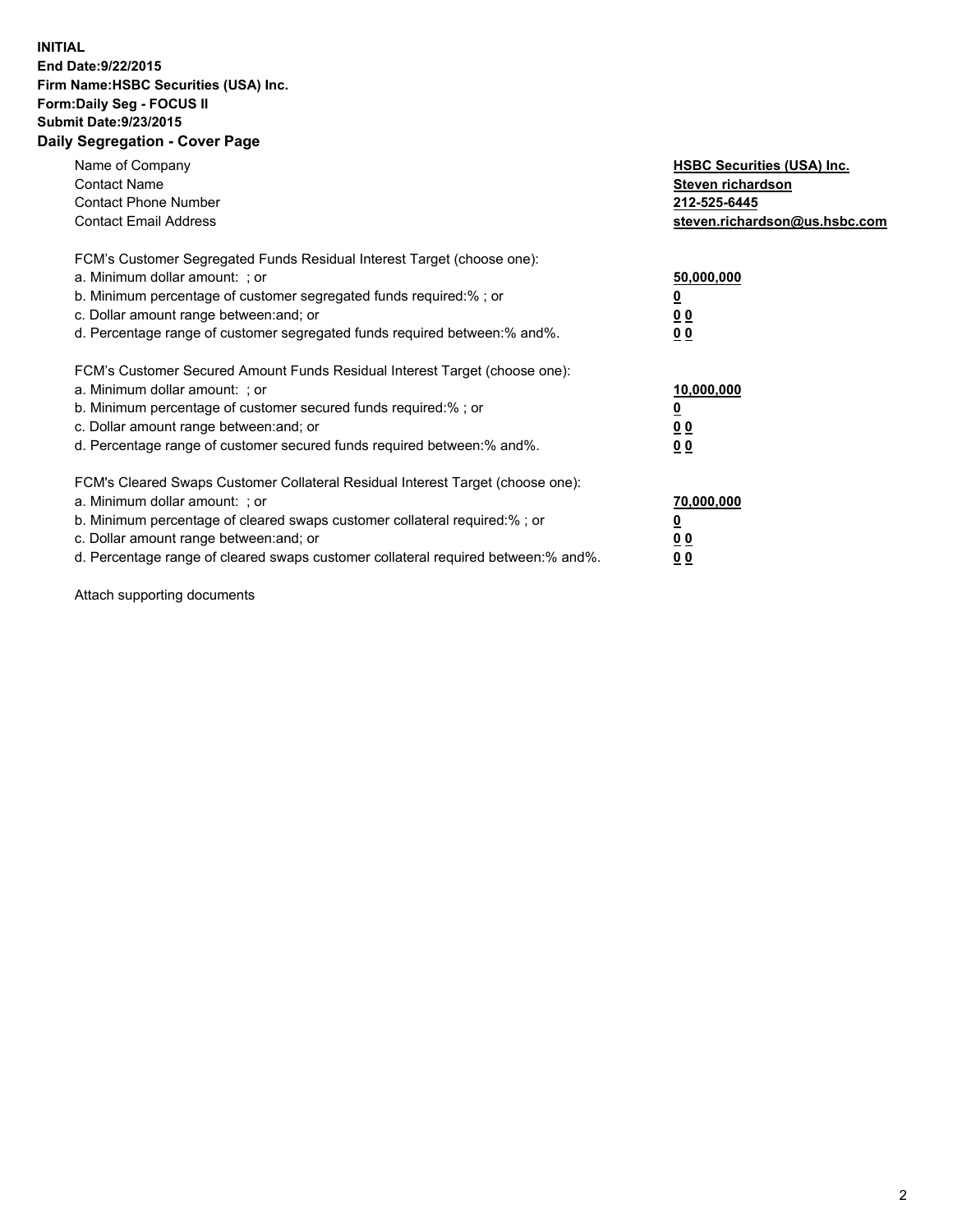**INITIAL End Date:9/22/2015 Firm Name:HSBC Securities (USA) Inc. Form:Daily Seg - FOCUS II Submit Date:9/23/2015 Daily Segregation - Secured Amounts**

Foreign Futures and Foreign Options Secured Amounts Amount required to be set aside pursuant to law, rule or regulation of a foreign government or a rule of a self-regulatory organization authorized thereunder **0** [7305] 1. Net ledger balance - Foreign Futures and Foreign Option Trading - All Customers A. Cash **63,874,291** [7315] B. Securities (at market) **137,162,646** [7317] 2. Net unrealized profit (loss) in open futures contracts traded on a foreign board of trade **14,459,217** [7325] 3. Exchange traded options a. Market value of open option contracts purchased on a foreign board of trade **0** [7335] b. Market value of open contracts granted (sold) on a foreign board of trade **0** [7337] 4. Net equity (deficit) (add lines 1. 2. and 3.) **215,496,154** [7345] 5. Account liquidating to a deficit and account with a debit balances - gross amount **8,568,380** [7351] Less: amount offset by customer owned securities **-5,330,408** [7352] **3,237,972** [7354] 6. Amount required to be set aside as the secured amount - Net Liquidating Equity Method (add lines 4 and 5) **218,734,126** [7355] 7. Greater of amount required to be set aside pursuant to foreign jurisdiction (above) or line 6. **218,734,127** [7360] FUNDS DEPOSITED IN SEPARATE REGULATION 30.7 ACCOUNTS 1. Cash in banks A. Banks located in the United States **41,458,646** [7500] B. Other banks qualified under Regulation 30.7 **0** [7520] **41,458,646** [7530] 2. Securities A. In safekeeping with banks located in the United States **81,597,608** [7540] B. In safekeeping with other banks qualified under Regulation 30.7 **0** [7560] **81,597,608** [7570] 3. Equities with registered futures commission merchants A. Cash **0** [7580] B. Securities **0** [7590] C. Unrealized gain (loss) on open futures contracts **0** [7600] D. Value of long option contracts **0** [7610] E. Value of short option contracts **0** [7615] **0** [7620] 4. Amounts held by clearing organizations of foreign boards of trade A. Cash **0** [7640] B. Securities **0** [7650] C. Amount due to (from) clearing organization - daily variation **0** [7660] D. Value of long option contracts **0** [7670] E. Value of short option contracts **0** [7675] **0** [7680] 5. Amounts held by members of foreign boards of trade A. Cash **103,642,760** [7700] B. Securities **55,565,038** [7710] C. Unrealized gain (loss) on open futures contracts **14,459,217** [7720] D. Value of long option contracts **0** [7730] E. Value of short option contracts **0** [7735] **173,667,015** [7740] 6. Amounts with other depositories designated by a foreign board of trade **0** [7760] 7. Segregated funds on hand **0** [7765] 8. Total funds in separate section 30.7 accounts **296,723,269** [7770] 9. Excess (deficiency) Set Aside for Secured Amount (subtract line 7 Secured Statement Page 1 from Line 8) **77,989,142** [7380] 10. Management Target Amount for Excess funds in separate section 30.7 accounts **10,000,000** [7780] 11. Excess (deficiency) funds in separate 30.7 accounts over (under) Management Target **67,989,142** [7785]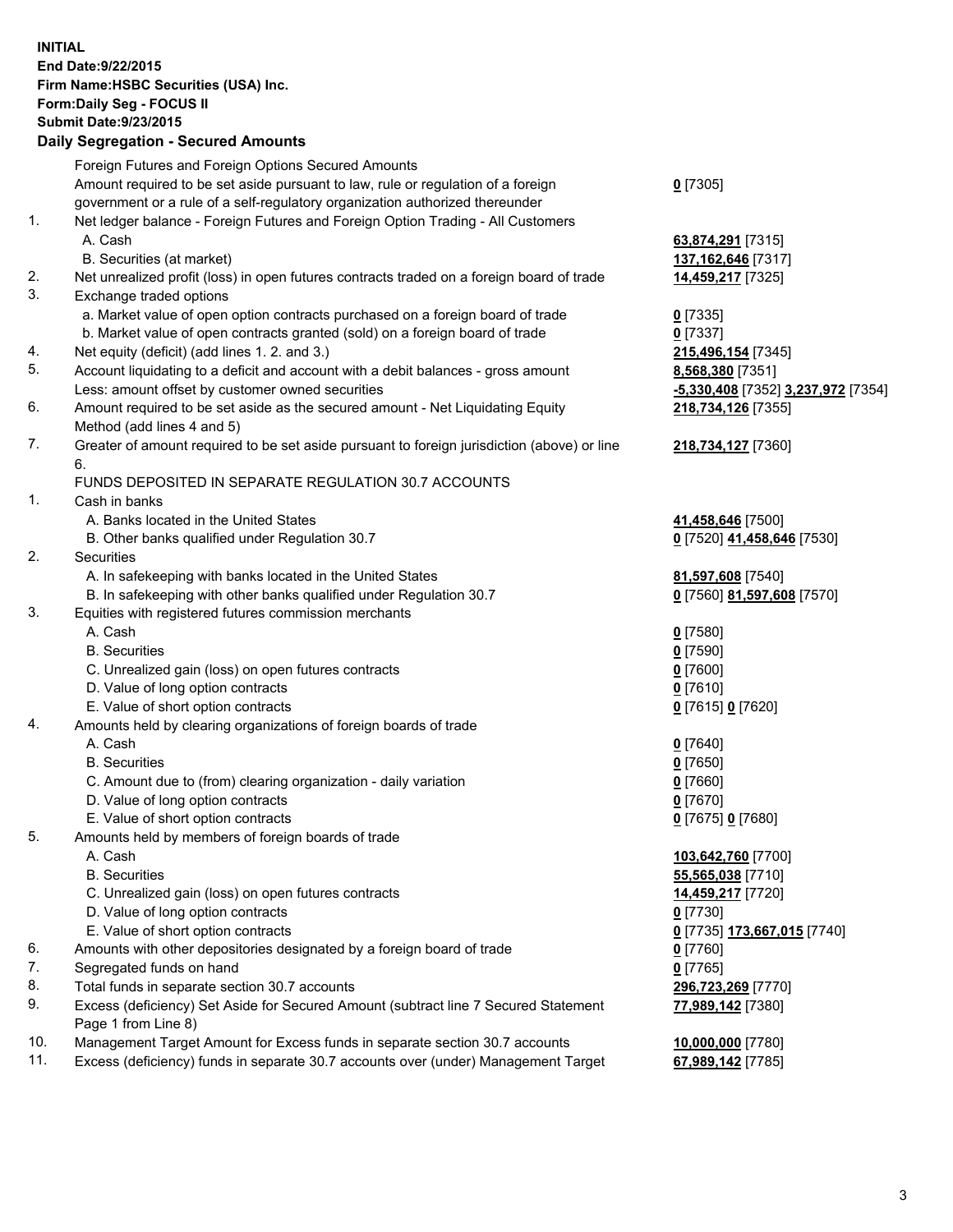| <b>INITIAL</b>                            | End Date: 9/22/2015                                                                            |                               |  |  |
|-------------------------------------------|------------------------------------------------------------------------------------------------|-------------------------------|--|--|
| Firm Name: HSBC Securities (USA) Inc.     |                                                                                                |                               |  |  |
| Form: Daily Seg - FOCUS II                |                                                                                                |                               |  |  |
|                                           | <b>Submit Date: 9/23/2015</b>                                                                  |                               |  |  |
| Daily Segregation - Segregation Statement |                                                                                                |                               |  |  |
|                                           |                                                                                                |                               |  |  |
|                                           | SEGREGATION REQUIREMENTS(Section 4d(2) of the CEAct)                                           |                               |  |  |
| 1.                                        | Net ledger balance                                                                             |                               |  |  |
|                                           | A. Cash                                                                                        | 194,631,887 [7010]            |  |  |
|                                           | B. Securities (at market)                                                                      | 901,860,555 [7020]            |  |  |
| 2.                                        | Net unrealized profit (loss) in open futures contracts traded on a contract market             | $-17,659,265$ [7030]          |  |  |
| 3.                                        | Exchange traded options                                                                        |                               |  |  |
|                                           | A. Add market value of open option contracts purchased on a contract market                    | 144,767,826 [7032]            |  |  |
|                                           | B. Deduct market value of open option contracts granted (sold) on a contract market            | 11,747,242 [7033]             |  |  |
| 4.                                        | Net equity (deficit) (add lines 1, 2 and 3)                                                    | 1,211,853,761 [7040]          |  |  |
| 5.                                        | Accounts liquidating to a deficit and accounts with                                            |                               |  |  |
|                                           | debit balances - gross amount                                                                  | 23,299,334 [7045]             |  |  |
|                                           | Less: amount offset by customer securities                                                     | -23,299,282 [7047] 52 [7050]  |  |  |
| 6.                                        | Amount required to be segregated (add lines 4 and 5)                                           | 1,211,853,813 [7060]          |  |  |
|                                           | FUNDS IN SEGREGATED ACCOUNTS                                                                   |                               |  |  |
| 7.                                        | Deposited in segregated funds bank accounts                                                    |                               |  |  |
|                                           | A. Cash                                                                                        | 12,322,958 [7070]             |  |  |
|                                           | B. Securities representing investments of customers' funds (at market)                         | $0$ [7080]                    |  |  |
|                                           | C. Securities held for particular customers or option customers in lieu of cash (at            | 166,139,372 [7090]            |  |  |
|                                           | market)                                                                                        |                               |  |  |
| 8.                                        | Margins on deposit with derivatives clearing organizations of contract markets                 |                               |  |  |
|                                           | A. Cash                                                                                        | 28,006,432 [7100]             |  |  |
|                                           | B. Securities representing investments of customers' funds (at market)                         | 204,701,870 [7110]            |  |  |
|                                           | C. Securities held for particular customers or option customers in lieu of cash (at<br>market) | 735,721,183 [7120]            |  |  |
| 9.                                        | Net settlement from (to) derivatives clearing organizations of contract markets                | 24,402,528 [7130]             |  |  |
| 10.                                       | Exchange traded options                                                                        |                               |  |  |
|                                           | A. Value of open long option contracts                                                         | 144,767,826 [7132]            |  |  |
|                                           | B. Value of open short option contracts                                                        | -11,747,242 <sub>[7133]</sub> |  |  |
| 11.                                       | Net equities with other FCMs                                                                   |                               |  |  |
|                                           | A. Net liquidating equity                                                                      | 49,142,949 [7140]             |  |  |
|                                           | B. Securities representing investments of customers' funds (at market)                         | <u>0</u> [7160]               |  |  |
|                                           | C. Securities held for particular customers or option customers in lieu of cash (at            | $0$ [7170]                    |  |  |
|                                           | market)                                                                                        |                               |  |  |
| 12.                                       | Segregated funds on hand                                                                       | $0$ [7150]                    |  |  |
| 13.                                       | Total amount in segregation (add lines 7 through 12)                                           | 1,353,457,876 [7180]          |  |  |
| 14.                                       | Excess (deficiency) funds in segregation (subtract line 6 from line 13)                        | 141,604,063 [7190]            |  |  |
| 15.                                       | Management Target Amount for Excess funds in segregation                                       | 50,000,000 [7194]             |  |  |
| 16.                                       | Excess (deficiency) funds in segregation over (under) Management Target Amount                 | 91,604,063 [7198]             |  |  |

16. Excess (deficiency) funds in segregation over (under) Management Target Amount Excess